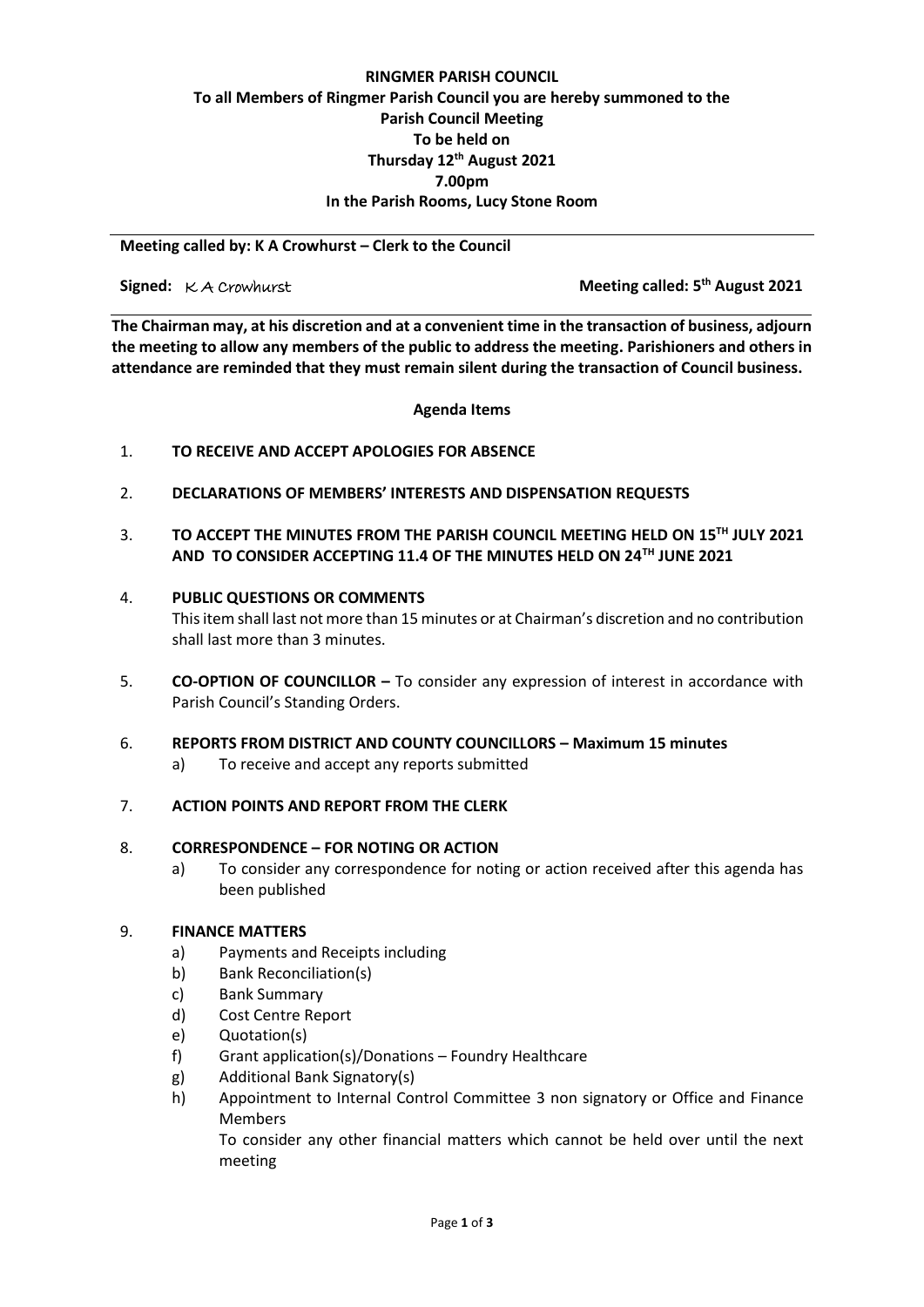#### 10. **FINANCIAL DECISIONS REQUIRING FULL COUNCIL DECISION ARISING FROM THE OFFICE AND FINANCE COMMITTEE HELD ON 3RD AUGUST 2021**

a) **Un earmarking of reserves** – Please refer to Cost Centre Report It was suggested as the budget agreed was for the amount of £150,000 and the precept was agreed at around £130,000 that the difference needs to be reflected as a heading, it was proposed to use earmarked reserves codes 312 Precept Offset £12,000 and 313 Special Projects the amount of £8,000 in order for the amount to be readily available and no longer held in reserves. **Action – seek approval from Council**

b) **Merging of cost codes** - Please refer to Cost Centre Report It was agreed to merge the earmarked reserve codes 301 – 304 which were all for play area equipment into one heading called Community Asset Renewal. **Action – seek approval from Council**

- c) **To agree which budget to find the cost of £1,508.00 from the 2021 budget for installation of 2 signs to the Parish Office, at the B2192 Harrisons Lane Junction and at Harrisons Lane and Greater Paddock** - Please refer to Cost Centre Report It was agreed to recommend to Council that Code 61 contingencies for the amount of £1,112.00 be used as well as Code 80 also contingencies for the amount of £301.00 and Code 73 Highway and Signage £200 be used to offset the cost for the installation of the 2 signs. **Action – Seek approval from Council**
- 11. **ADPOTION PROCUREMENT POLICY FOR RINGMER PARISH COUNCIL** (The Office and Finance Committee recommend adoption.)
- 12. **TO AGREE TO EXPRESS AN INTEREST TO EAST SUSSEX COUNTY COUNCIL FOR RINGMER PARISH COUNCIL TO MANAGE RINGMER SWIMMING POOL –** Information previously circulated (The Office and Finance committee recommend Ringmer Parish Council submits an expression of interest.)

### 13. **TO CONSIDER HOW RINGMER PARISH COUNCIL MIGHT SEEK TO ACQUIRE THE LAND AT BROYLE GATE FARM COVERED BY RINGMER NEIGHBOURHOOD PLAN POLICY 7.4.**

*Policy 7.4 Land to the east of Ringmer Community College, identified on map 7.1 is allocated to meet the identified shortage of outdoor sports facilities in Ringmer. Any associated built facilities necessary, including changing rooms and parking should be located on the Ringmer Community College campus or on land immediately adjacent to the College boundary.*

#### 14. **PLANNING APPLICATIONS**

**LW/21/0560 Oak Side Farm Campsite Green Lane Ringmer East Sussex BN8 5AD** Part conversion of existing agricultural barn to single dwelling and associated works (Amendment to previously approved scheme LW/19 0175, not implemented).

**LW/21/0424 Diplocks Yard Bishops Lane Ringmer East Sussex BN8 5LD** proposed vehicular & personnel gates

**LW/21/0423 Norlington Farmhouse Norlington Farm Norlington Lane Ringmer East Sussex**  Replacement windows, removal of chimney, re-pointing and retention of satellite dish